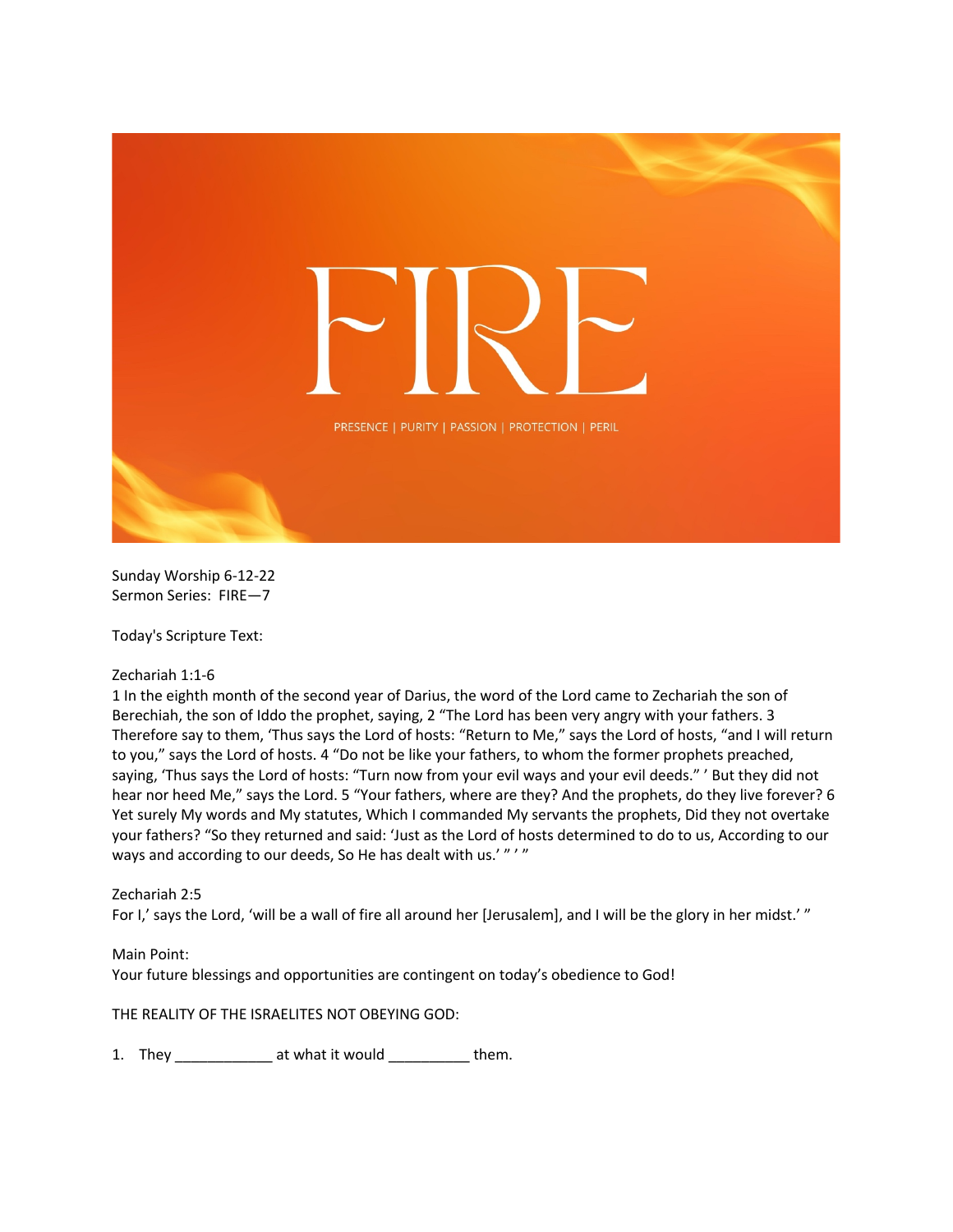a. Zechariah 1:3 Therefore say to them, 'Thus says the Lord of hosts: "Return to Me," says the Lord of hosts, "and I will return to you," says the Lord of hosts.

b. Haggai 1:3-4 Then the word of the LORD came by Haggai the prophet, saying, 4 "Is it time for you yourselves to dwell in your paneled houses, and this temple to lie in ruins?"

THE REALITY OF THE ISRAELITES NOT OBEYING GOD:

2. They had become \_\_\_\_\_\_\_\_\_\_\_\_\_\_\_\_\_\_\_ to the \_\_\_\_\_\_\_\_\_\_\_\_\_\_\_ existence.

a. Zechariah 1:4 "Do not be like your fathers, to whom the former prophets preached, saying, 'Thus says the Lord of hosts: "Turn now from your evil ways and your evil deeds." ' But they did not hear nor heed Me," says the Lord.

THE REALITY OF THE ISRAELITES NOT OBEYING GOD:

3. They God's will which resulted in to God.

a. Zechariah 1:5-6 "Your fathers, where are they? And the prophets, do they live forever? 6 Yet surely My words and My statutes, Which I commanded My servants the prophets, Did they not overtake your fathers? "So they returned and said: 'Just as the Lord of hosts determined to do to us, According to our ways and according to our deeds, So He has dealt with us.'"'"

b. Haggai 1:5-7 Now this is what the Lord Almighty says: "Give careful thought to your ways. 6 You have planted much, but harvested little. You eat, but never have enough. You drink, but never have your fill. You put on clothes, but are not warm. You earn wages, only to put them in a purse with holes in it." 7 This is what the Lord Almighty says: "Give careful thought to your ways. 8 Go up into the mountains and bring down timber and build my house, so that I may take pleasure in it and be honored," says the Lord.

THE REALITY OF OUR OBEDIENCE TO GOD:

1. \_\_\_\_\_\_\_\_\_\_\_\_ our \_\_\_\_\_\_\_\_\_\_\_ for Him.

a. 1 John 5:2-3 We know we love God's children if we love God and obey his commandments. 3 Loving God means keeping his commandments, and his commandments are not burdensome.

THE REALITY OF OUR OBEDIENCE TO GOD:

2. \_\_\_\_\_\_\_\_\_\_\_\_\_\_\_\_\_\_ our \_\_\_\_\_\_\_\_\_\_\_\_\_\_\_\_\_\_\_\_\_\_\_\_\_ to Him.

a. 1 John 2:3-6 And we can be sure that we know him if we obey his commandments. 4 If someone claims, "I know God," but doesn't obey God's commandments, that person is a liar and is not living in the truth. 5 But those who obey God's word truly show how completely they love him. That is how we know we are living in him. 6 Those who say they live in God should live their lives as Jesus did.

THE REALITY OF OUR OBEDIENCE TO GOD:

3. \_\_\_\_\_\_\_\_\_\_\_\_\_\_\_ Him in this \_\_\_\_\_\_\_\_\_\_\_\_\_.